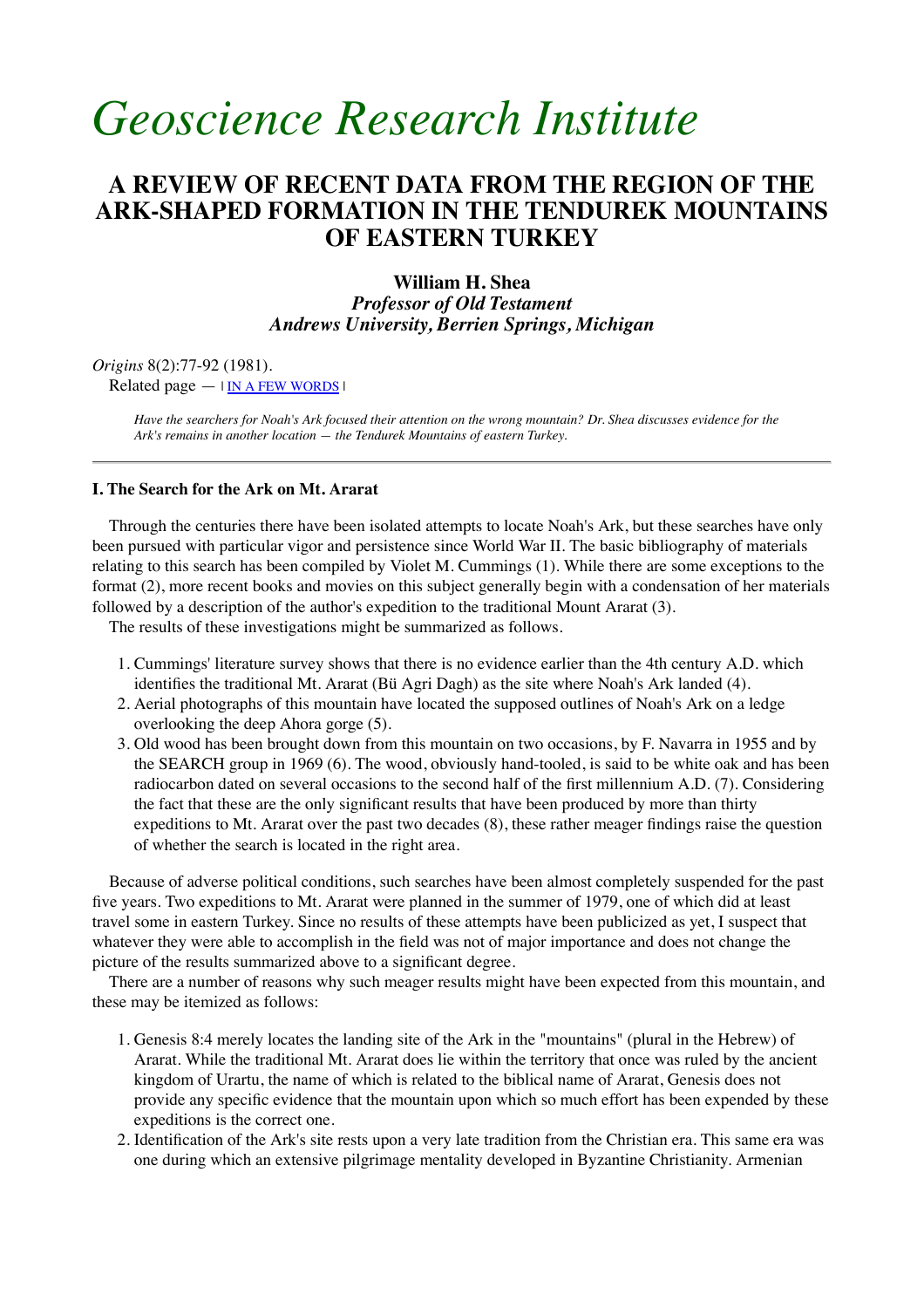Christian inscriptions, for example, are known as far south as the vicinity of St. Catherine's monastery in the southern Sinai peninsula.

- Deprived of any of the sites that Jesus visited personally, Armenian Christians quite naturally 3. developed a pilgrimage tradition connected with something close at hand. From this line of thought it is easy to see why the site where Noah's Ark landed came to be attached to the traditional Mt. Ararat the highest, most outstanding mountain in the region.
- Evidences for pilgrimages up this mountain have been found in several stations located at intervals 4. along the trail, each having eight crosses carved in the rock face of the mountain. These have been documented in Bart LaRue's movie on the search for Noah's Ark. These crosses obviously were intended to represent the eight persons who were in the Ark according to Genesis 7:7. Further evidence for pilgrimages up this mountain comes from Armenian inscriptions at its foot, some of which have dates in the second half of the first millennium A.D.
- 5. Armenian Christian pilgrims ascending this mountain may well have built a shrine to venerate Noah. Since the pieces of wood brought down from the mountain date to this period, the most logical suggestion for their origin is from such a shrine. One can argue about the corrections necessary for radiocarbon dates from the 2nd millennium B.C. and earlier, but no valid reason has been advanced to explain why these radiocarbon dates from the 1st millennium A.D. should be discounted (9). Since they are compatible with historical data in the vicinity of this mountain from this period of pilgrimages, it is natural to associate them with this development.
- 6. Scientific evaluation also poses problems for the identification of Agri Dagh as the mountain upon which the Ark landed because of its volcanic origin and its isolation from other nearby mountains. In addition, the glacial action of the ice pack high on that mountain makes it unlikely that any original Ark wood could have survived the millennia since the Ark supposedly landed there.

 In summary, the traditions which have located the landing site of Noah's Ark on Agri Dagh are quite late, dating only to the first millennium of the Christian era. Since many of the holy sites venerated by Christians of the same period in Palestine can now be demonstrated to be historically and archaeologically incorrect, there is no particular reason why this tradition in Turkey should be an exception. These erroneous holy sites in Palestine represent cases in which a knowledge of the authentic site was lost within a few centuries. How much more then is the Mt. Ararat tradition questionable, since it is only attested in sources separated from the Flood by millennia? Aerial photography, radiocarbon dating of the wood, and scientific evaluation have not indicated that any remains of the Ark still are on Mt. Ararat or even that this was the mountain upon which it landed. Perhaps other locations in this region should also be considered in the search for that site.

#### **II. The 1960 Expedition to the Tendurek Mountains**

 The only other site in this area which has received some attention in the search for the Ark is an isolated and unusually shaped formation at the 6,000 foot level of elevation in the Tendurek Mountains. It is located about 30 miles southwest of the traditional Mt. Ararat and about six miles west of the town of Dogubayazit, the home base of the expeditions that have attempted to climb Mt. Ararat. In the winter of 1959 a Turkish army captain named Ilhan Durupinar noted a ship-like outline in some aerial photographs of eastern Turkey (Figure 1). When news of this discovery reached the United States, an expedition to visit that site was organized. The story of this expedition has been told by R. Noorbergen in *The Ark File* (10). On the negative side, the members of the expedition found no archaeological evidence for the Ark and consequently abandoned any further study there. On the positive side, the expedition confirmed the measurements of the formation that had previously been determined from the aerial photographs. The ship-like shape of this formation measured 500 feet in length, 150 feet at its widest point, and 20 feet high.

 Two main criticisms might be made of the 1960 expedition. First, no geologist was included in the group, although the site turned out to be more of a geological problem than an archaeological one (see below). Second, the group might have abandoned its task prematurely. Influenced, at least to some extent, by secondand third-hand stories from then-deceased, elderly former residents claiming that the Ark was still intact at the traditional site, the team broke off exploration of this site rather abruptly when it did not meet their expectations that were based upon perhaps exaggerated legends. Given the millennia that passed between the Flood and 1960 A.D. when this expedition took place, it was rather unrealistic to expect that the Ark survived whole and intact.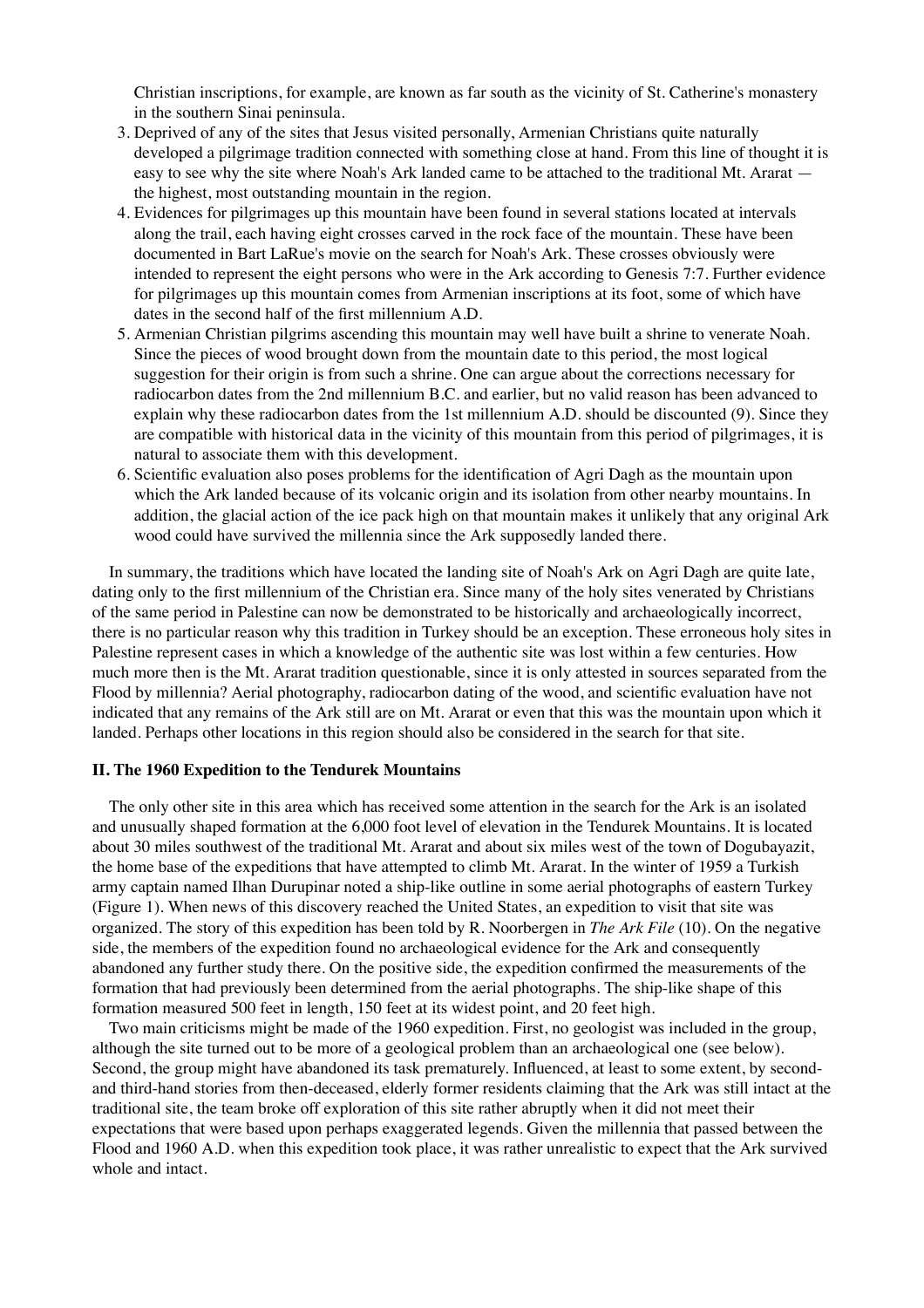**FIGURE 1. Aerial photograph of the ship-shaped formation in the Tendurek Mountains. Photograph by R. Noorbergen. Reproduced by permission of Camera Press, Ltd., London, 6036-I.**



# **III. The 1976 Reevaluation of the Tendurek Mountain Formation**

 Noorbergen's *The Ark File* was published in 1974. After reviewing the evidence from the chapter of his book that deals with the 1960 expedition and corresponding with a geologist who had visited the site in 1973, I published the suggestion that this formation should be reevaluated as a possible location of Noah's Ark (11). Such a reevaluation should be undertaken without preconceived opinions about the kind of evidence we should expect from such a site.

 From aerial photographs this formation looked as though it lay in a former lava flow (see Figure 1). Since no remains of the Ark are visible, it was suggested that the Ark may have burned as the result of volcanic activity. The precise nature of the flow around this formation has yet to be determined by direct geological observation. In the summer of 1977 a geologist suggested to me that this was a Pleistocene mud flow, but he still had no explanation for the ship-like formation itself (12). Since the length of time from the flood must be measured in millennia, it is also possible that the remains of the Ark eventually disintegrated from weathering and decay. In either case the Ark itself would not remain, but rather a mold or cast of its hull made in the mud now hardened at the site where it came to rest.

The first point of special interest is the formation's obvious ship-like shape. On this I wrote earlier:

*One need not be an expert in geology, archaeology, or nautical engineering to see that the outline in the photograph above obviously resembles that of the hull of a ship. This was what brought it to Ilhan Durupinar's attention, this was what caused some commotion when the aerial photograph of it was published in* Life *magazine, and this was what led to the 1960 expedition that went to examine it.*

 *The expert in aerial photogrammetry from Ohio State University who read the film said of it before going to the field with the expedition, 'I have no doubt at all that this object is a ship. In my entire career I have never seen an object like this on a stereo photo.' This formation certainly does have the outline of the hull of a ship, which is a fact that no one has denied* (13).

 Some have objected on occasion that if this formation were related to Noah's Ark, it should have been more rectangular in shape. This criticism rests upon a preconceived opinion about the design according to which Noah's Ark had to be built. The biblical measurements for the Ark provide no direct indication of the hull's actual design. The same measurements have been applied to modern ships of a comparable size, which certainly do not have rectangular-shaped hulls. While the Ark was only intended for flotation and not for propelled navigation, a ship shaped like the outline of the Tendurek Mountain formation would probably have been less susceptible to damage in high seas than would a more rectangular hull. At the very least the shape of the Ark's hull is an open question that cannot of itself negate the possibility that this formation could be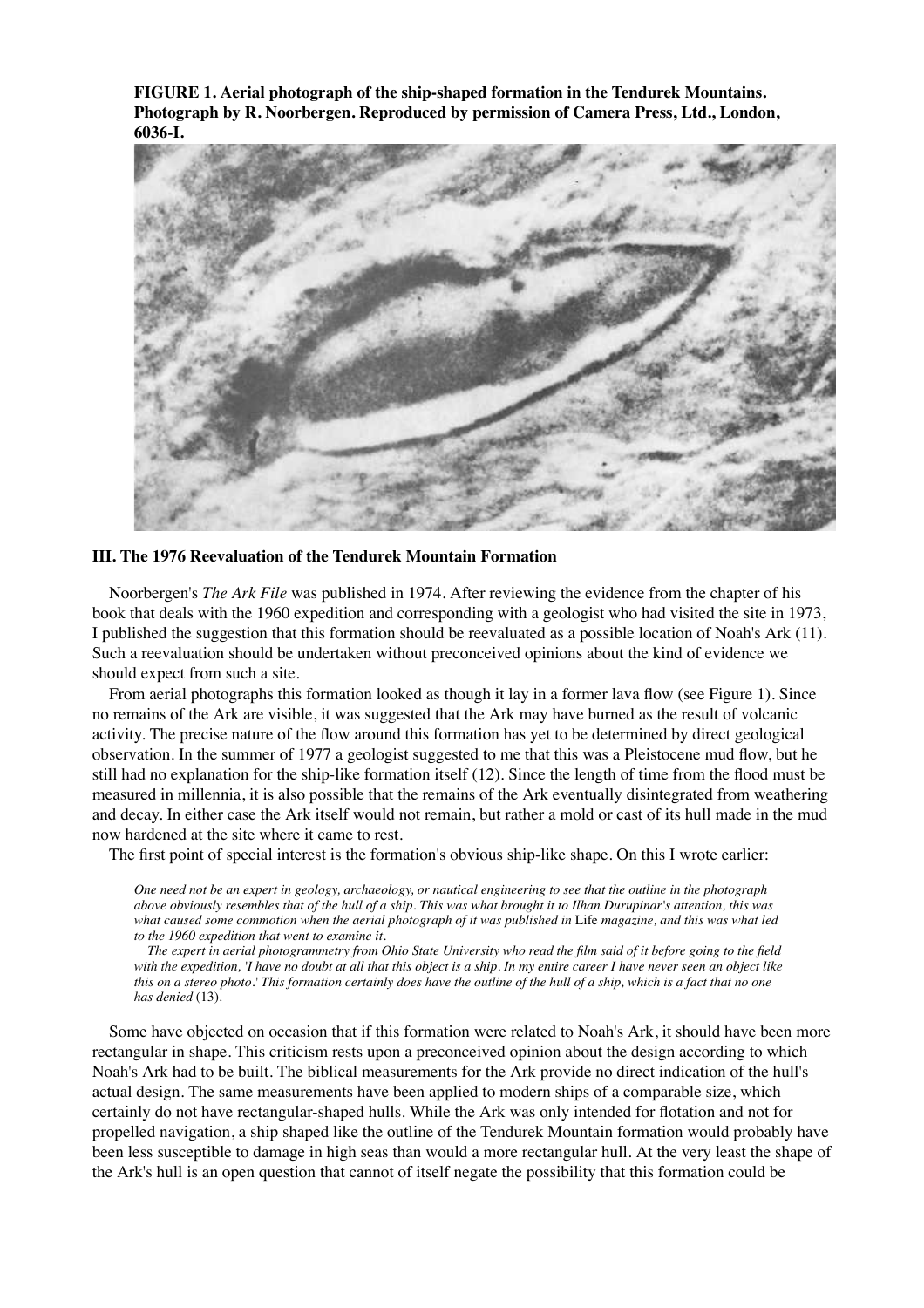related to it.

 The second impressive point about the Tendurek Mountain formation when compared with the biblical description of the Ark is its measurements, especially its length (Figure 2; Table 1). Genesis 6:15 gives the measurements of Noah's Ark as  $300 \times 50 \times 30$  in terms of cubits. The measurements that appear with the plans of this formation in Noorbergen's book are  $150 \times 48 \times 7$  meters respectively (14). According to the second set of more accurate measurements taken from the aerial photographs, this formation is said to have measured 500 feet long and 160 feet at its widest point (15). Though the ground measurements have not been reported in detail, they were said to confirm the measurements made from the photographs (16).

**FIGURE 2. A schematic comparison of the measurements of the Tendurek Mountain formation with the biblical measurements for Noah's Ark.**



**TABLE 1. Comparison of Biblical Ark Measurements with the Tendurek Mountain Formation**

|                                                   | Length           | Width     | Height            |
|---------------------------------------------------|------------------|-----------|-------------------|
| <b>Biblical Measurements</b>                      | 300 cubits       | 50 cubits | 30 cubits         |
| $ 1.$ Mesopotamian Cubit =<br>$19.5$ in = 0.498 m | 149.4 m          | 24.9 m    | 14.9 <sub>m</sub> |
| $ 2.$ Egyptian Cubit $=$<br>20.6 in = $0.523$ m   | 156.9 m          | 26.2 m    | 15.7 m            |
| <b>Modern Measurements</b>                        |                  |           |                   |
| 1. From aerial photos                             |                  |           |                   |
| Noorbergen                                        | 150 <sub>m</sub> | 48 m      | 7 <sub>m</sub>    |
| More Accurate                                     | 152.4 m          | 48.8 m    | 9                 |
| $ 2.$ From ground                                 |                  | റ         | $6+$ m            |

 To compare these two sets of figures it is necessary to estimate the length of the cubit employed in the biblical record for the dimensions of the Ark. The length of the cubit varied from place to place and time to time in the ancient world (17). While the use of an antediluvian cubit cannot be ruled out, it is just as likely, if not more so, that these measurements were given in terms of postdiluvian cubits. It is suggested by the very use of the Semitic word for cubit here, since it derives from a particular postdiluvial language family. It one compares the Mesopotamian cubit of 19.6 inches for the Ark's cubit with the original measurement of 150 meters for this formation, they are just about the same, at 490 feet.

 In the times of the Israelite monarchy the Hebrew cubit varied from the "old" cubit of 17.5 inches (2 Chronicles 3:3, Revised Standard Version) to the "long" cubit (Ezekiel 40:5; 43:13) which was approximately equivalent to the Egyptian cubit of 20.6 inches. Moses has been credited with the authorship of this passage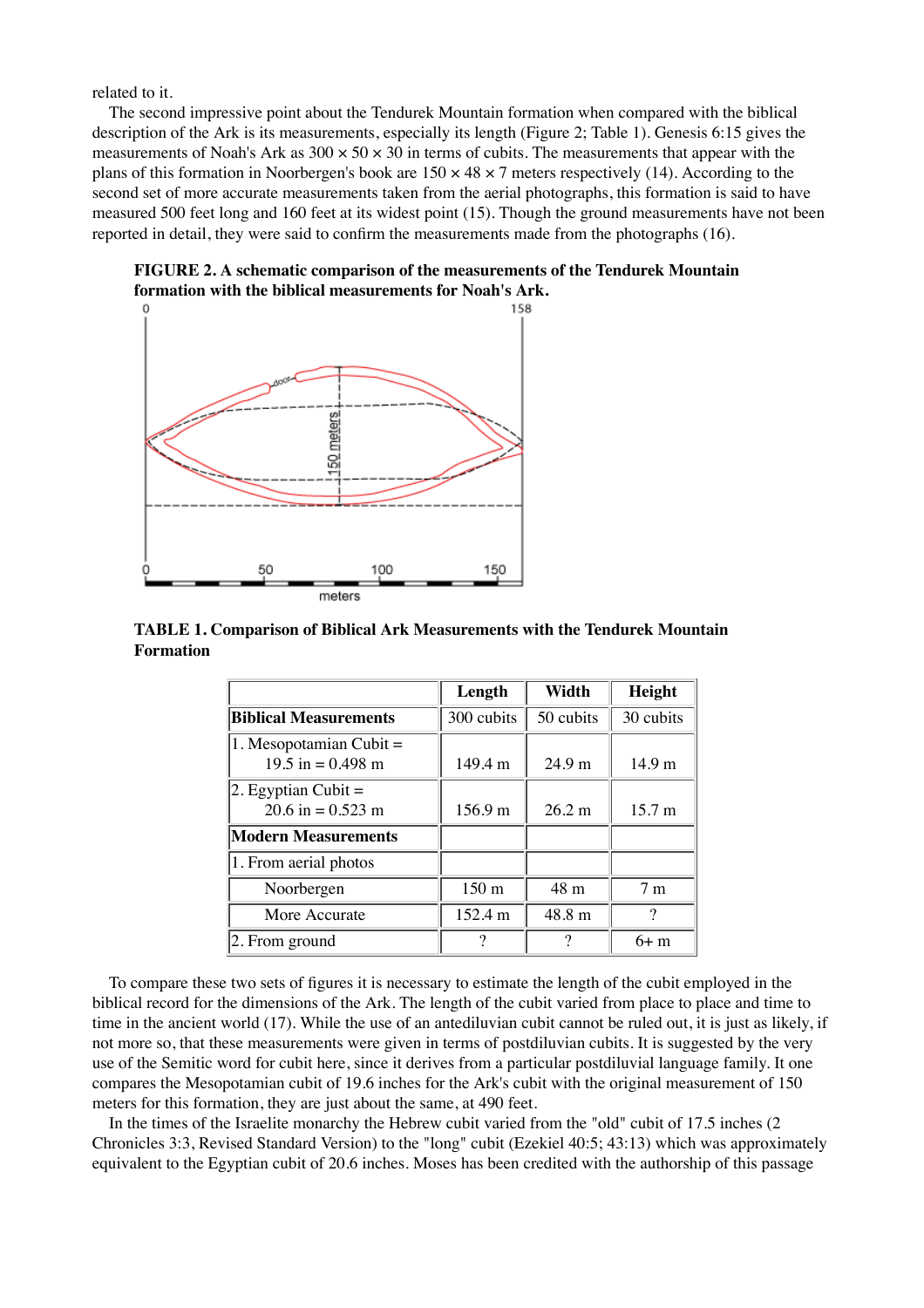of Scripture, and the cubit with which he was familiar during his Egyptian education may well have been the standard by which he set down these figures. If one compares the longer measurement of 500 feet for this formation with the biblical measurement for the length of the Ark according to the Egyptian cubit, then the latter comes out only 15 feet longer than the former. Since minor variables are involved in both figures they should not be pressed too far, but even allowing for such variables it is obvious that they correspond very closely.

 This boat-shaped formation currently averages around 20 feet in height along its outer margin. By any standard of cubit, that is less than half of the 30-cubit height of the Ark given in Genesis 6:15. The way in which it was proposed above that this formation may have been formed, however, would suggest that it never was as high as the side of the Ark, even before significant weathering took place here; consequently, this discrepancy is not significant. However, the discrepancy between the width of these two objects is significant, since the 50-meter width of this formation at its widest point is about twice as wide as the 50 cubits of Noah's Ark. Several possibilities should be considered when an explanation for this discrepancy is sought.

 In the first place, we do not know precisely how this biblical measurement for the width of the Ark was made. The ancients practiced mathematics differently than we do now in some respects. The use of inclusive reckoning whereby any fraction came to stand for the whole is one example (cf. 2 Kings 18:9-10). If some sort of averaging was employed to measure the width of an elliptical hull, then that figure might have come out differently than the way we now measure the widest points on this formation.

 Secondly, assuming that the figure originally written in the biblical text did represent the width of the Ark at its widest point, we should consider the possibility that this original figure could have been garbled in the course of its transmission through successive recensions of the biblical text. The study of textual criticism clearly indicates that numbers were a feature of the text that suffered from alterations most easily in the course of their scribal transmission.

We also should allow for the possibility that this formation may now be wider than it was originally. It is interesting to note in this connection what marine archaeologists have learned about shipwrecks that have rested on the bottom of the Mediterranean Sea for centuries and millennia. As ships have disintegrated, in some cases, sections of their hulls have fallen outwards (18). While the conditions under which these ships fell apart were not identical to those obtained in the Tendurek Mountains, it is possible that any remains of the Ark here could have suffered a similar fate.

 Another possibility is that a geologic event(s) could have caused some spreading or fracturing. We now know that an earthquake damaged this formation between the summers of 1977 and 1979 (see below). Since this formation is located in a geologically active region, such damage could also have occurred in the more remote past.

 Perhaps the most important point about this comparison of measurements is that its length corresponds quite closely with the measurements given in the Bible. Even if the bow and stern had fallen off as it disintegrated, the measurements of the remains of the Ark's length would not have altered significantly. Since the Ark was only 1/6 as wide as it was long, however, destruction or disintegration could have altered its configuration and dimensions more significantly in width. In other words, when compared with the biblical measurements of the Ark, the length of this formation is of greatest significance, its width is of intermediate significance, and its height is of least significance. In the dimension that counts the most — the length — the fit between this formation and measurements of the Ark in the Bible is most precise.

### **IV. The 1977 Exploration of the Tendurek Mountain Formation**

 In the summer of 1977, independent of the article I published on this subject, Ronald E. Wyatt of Madison, Tennessee, visited this site to investigate its possible relationship to Noah's Ark. Although he was not able to explore the formation itself as thoroughly as he wished because of difficulties with the local villagers, he still made a significant finding in the vicinity of the formation.

 There are two roads — one to the northeast, the other to the southeast — leading to this formation in the Tendurek Mountains. Wyatt approached it from the former route in the summer of 1977, whereas the 1960 expedition approached it from the latter route. He was thus able to make observations that could not have been made by members of the 1960 expedition.

 The distance from the northeastern road to the ship-shaped formation is about two miles. About halfway there, Wyatt came upon a cemetery which did not look as though it has been used in modern times. Of itself this cemetery is not particularly remarkable for our present purposes. What is noteworthy is one of its stones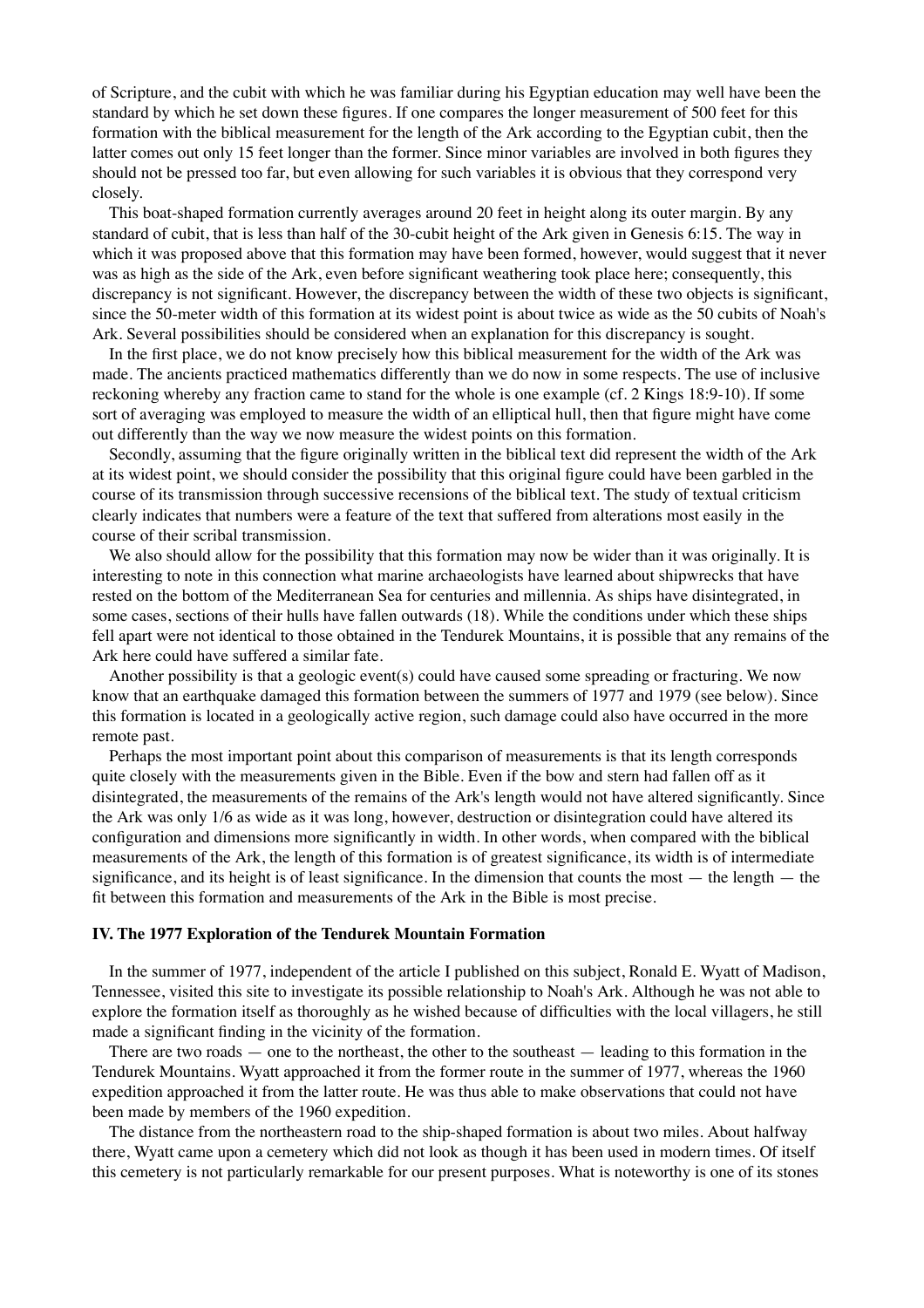that is distinct from those used as headstones.

 For the purposes of our continuing discussion this stone has been designated Stone A. A similar stone, designated Stone B and described below, was found one-half mile west of Stone A. A side view of Stone A is shown in Figure 3. No measurements of this stone were made, but it is about the same height as Stone B, or about eight feet. The specific configuration of this stone is important. Broad when viewed from its side, it is relatively thin when viewed from an edgewise profile or end on. Byzantine crosses have been carved on one side. Further details can be determined by comparison with crosses carved in Stone B (Figure 4). More significant is the round hole that can be seen along its upper edge from the side view.





**FIGURE 4. Stone Anchor B; drawn from R. Wyatt's photograph by J. Jackson.**



 Wyatt has suggested that these distinctive stones should be identified as stone anchors. The leading authority in marine archaeology on the subject of stone anchors is Honor Frost. She has contributed a number of studies on this subject, her best summary statement being published in 1973, "Ancore, the potsherds of marine archaeology: on the recording of pierced stones from the Mediterranean" (19). Her study provides a useful background against which these two pierced stones from the Tendurek Mountains can be evaluated as possible stone anchors.

 Most of the stone anchors from antiquity have been recovered by divers from the floor of the Mediterranean. The stone anchors found in excavations of sites on land, however, are particularly important because they come from archaeological contexts that can be dated with relative accuracy. Stone anchors excavated on land have come from temples where they had been set up as sacred objects, from tombs, from stonemasons' workshops, and from the walls of various kinds of buildings where they were used secondarily as building stones. Most of the stone anchors recovered from the sea floor come from the shallows where ships that could not sail against contrary winds had to drop anchor and wait for more favorable conditions until they could resume their voyages. From the archaeologist's point of view, the number of stone anchors lost at sea by ancient ships appears to be "inexhaustible" (20). Lost stone anchors mark ancient sealanes and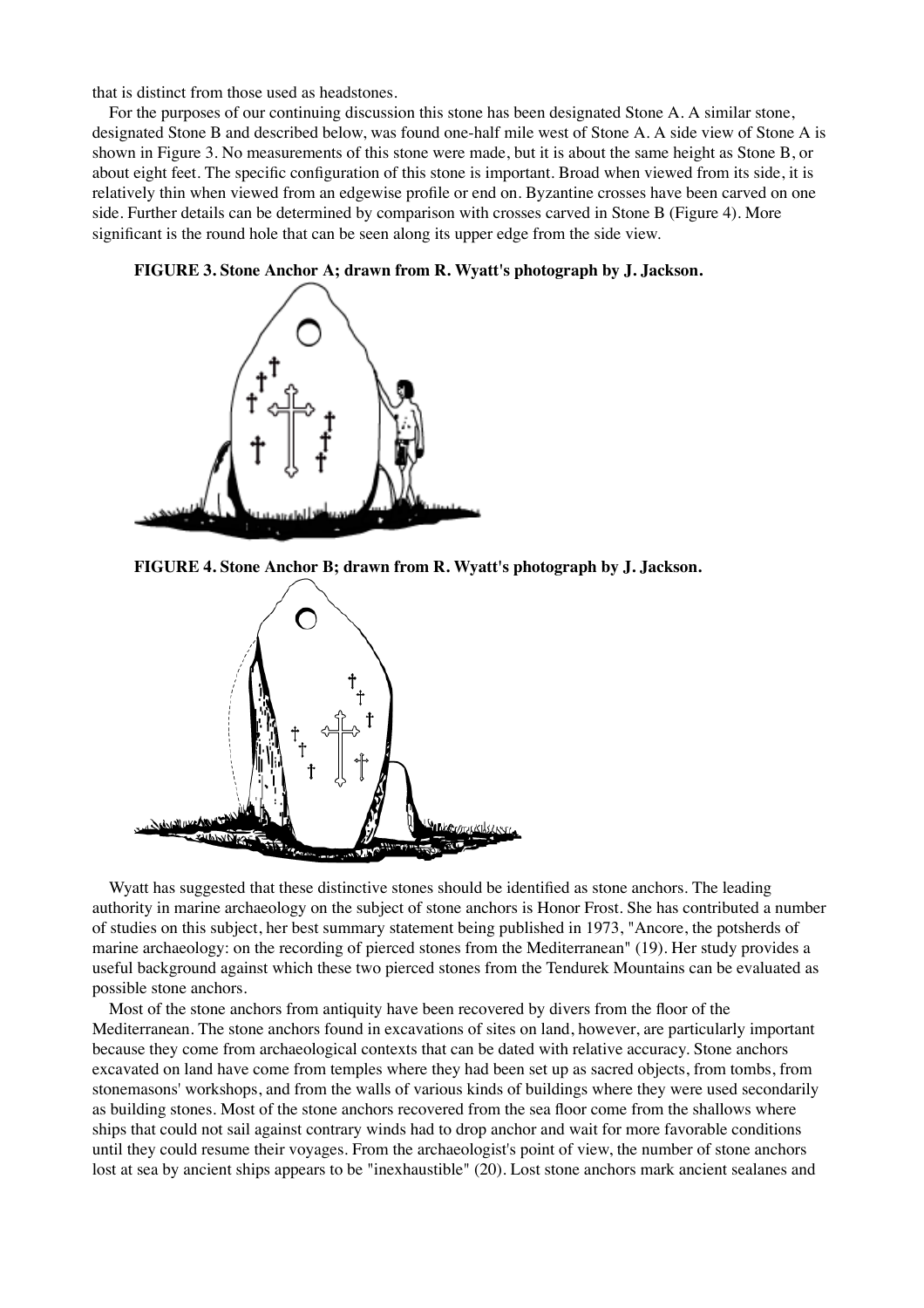hint at the habits of those who used them. Unfortunately for professional archaeologists, many stone anchors have been removed from the ocean floor by amateur divers without any recording of such finds. From Frost's corpus I have selected here five examples of some of the largest stone anchors known (21):

- 1. An Egyptian anchor inscribed with the hieroglyph *nfr* which means, "good, perfect, beautiful." Excavated from a stratum dated to 2200 B.C. in a temple precinct at Byblos on the coast of Lebanon and now housed in the Beirut National Museum. Weight: 188.5 kg.
- 2. A limestone anchor excavated among votive obelisks in a temple at Byblos dated in the 19th century B.C. This triangular type of anchor was typically Byblian. Estimated weight: 30 kg.
- A Ugaritic anchor from the temple of Baal on the coast of Syria, possibly from the 19th century B.C. 3. level. Such anchors were squatter, thicker, and heavier than those used at Byblos. Weight: 700 kg, one of the heaviest if not the heaviest of stone anchors ever found.
- An anchor used as building stone on Cyprus in the 13th century B.C. It is similar in shape to Ugaritic 4. anchors. Estimated weight: over 500 kg.
- 5. An anchor found by the sea wall of an ancient port on Cyprus. Its incised script was dated to the 14th century B.C. Tapered at the top, it has a large rope hole. Estimated original weight: 150 kg.

 The coming of Iron to the ancient world around 1200 B.C. brought the development of iron anchors and a decline in the use of stone anchors.

 Pierced stones at either extreme of the weight range, wherever found, are the easiest to date and identify. They are consequently the most significant, but (particularly on land) are often cast aside. Not fitting in with preconceived notions, they are considered to be too big or too small to have served as anchors. Anchor stones that are too heavy for one man to handle (i.e., in the 50-700 kg range) will, however, almost certainly antedate the introduction of metal and wooden anchors during the Iron Age. Once lead-stocked anchors became current on all important craft, stones became the poor man's anchors and, since the poor man had a small boat, the size of stone anchors diminished accordingly (22).

 The general and natural rule seems to be that the larger the anchor discovered by modern archaeologists the larger the ship that it must have been used on in antiquity. Frost has estimated, for example, that the use of half-ton Bronze Age stone anchors prove the existence of ships of at least 200 tons. This has implications for our understanding of other aspects of ancient shipping:

*The existence of nineteenth-century B.C. half-ton anchors at Ugarit (and in the sea) proved that a number of Bronze Age ships were far larger than hitherto supposed — so large, indeed, that they would have been unbeachable. As a corollary, a few major proto-harbours must have existed along the shelterless Levant coast, in order to ensure trading by such large vessels* (23).

 With this survey of Bronze Age stone anchors in mind, let us compare the two pierced stones found in the Tendurek Mountains of eastern Turkey. In general configuration, the latter match the former on all important counts. These two pierced stones are, like the large Bronze Age stone anchors from the Mediterranean, tall, broad when viewed from the side, thin when viewed edgewise or end on, tapered towards the top and have rope holes at their upper ends. On all of these counts, therefore, they qualify quite readily as fitting the picture of stone anchors, as Wyatt originally identified them.

 Only in size or scale do these two stones differ significantly from their Mediterranean counterparts. They are far larger than any of the anchor stones that have been recovered from the Mediterranean or from excavations along its coast. While the heaviest stone anchors from the Mediterranean weigh about 700 kg and stand about 1.1 or 1.2 meters high, these two anchor-like stones from the Tendurek Mountains stand about 2.5 meters or 8 feet high. We can give only a very gross estimate of their weight, but they must easily weigh several tons. If the size of the stone anchors implies the size of the boat or ship on which they were used, as is the case for half-ton anchors at Ugarit, how much more should it be true for these stone anchors weighing several tons that were found in eastern Turkey. Indeed they are, by this standard, Ark-sized stone anchors.

 Given the conclusion that these stones are anchors, we may next ask, who made them, where did they come from, and how did they arrive at their current location? As to the question of who made them, two current possibilities appear reasonable. Either they were part of the original equipment of Noah's Ark, or they were made much later by Armenian Christians to commemorate that voyage and its participants. A later origin might be argued from the fact that Byzantine crosses were incised upon the sides of these stone anchors. The crosses could have been cut long after the anchors had been quarried, just as the crosses cut in the rock at the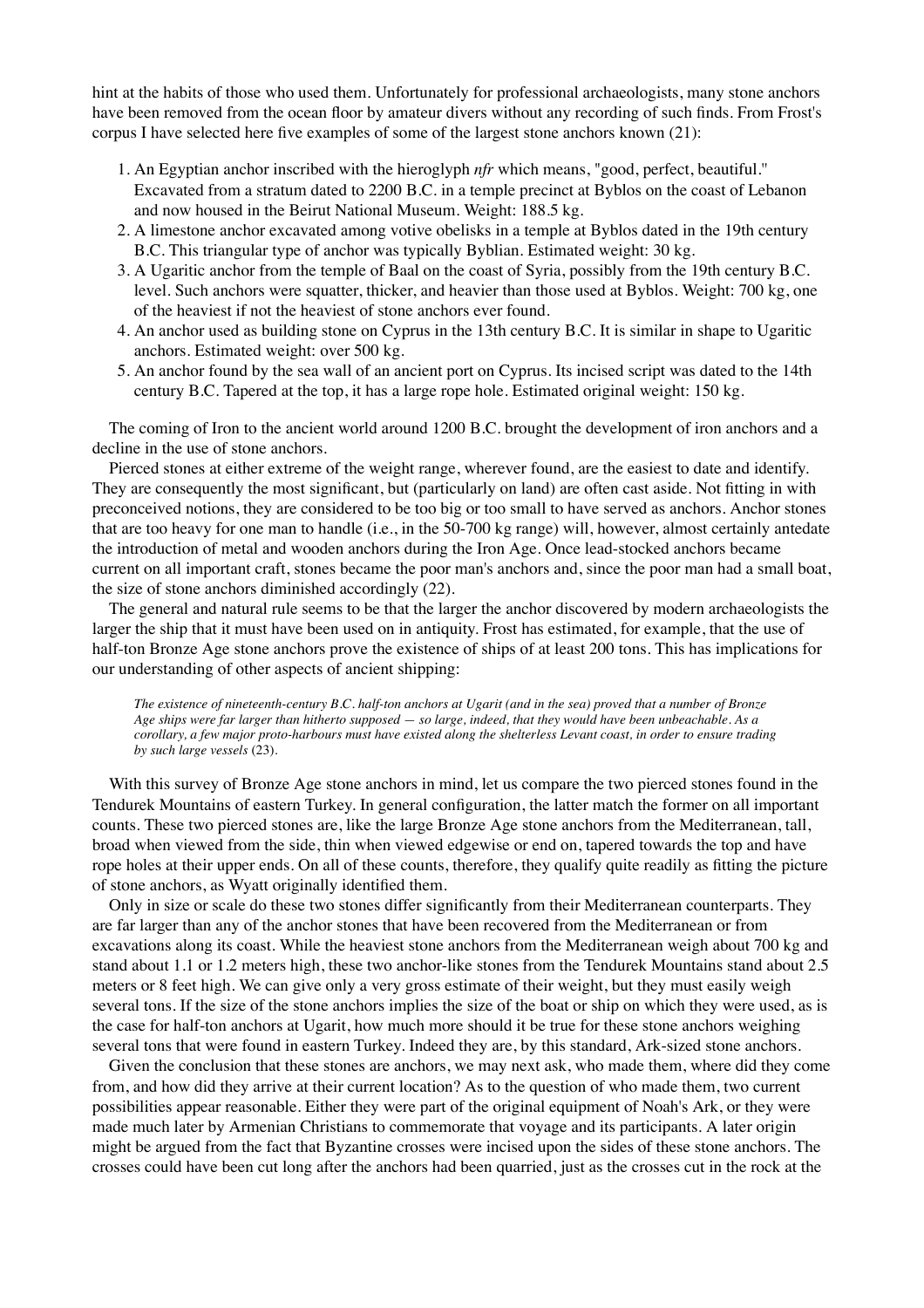stations along the trail up Agri Dagh were a late development.

 One may question how familiar the Armenian Christians of this region would have been with stone anchors for sailing ships. Lake Van to the southwest is the nearest large body of navigable water, and any boats on that lake using stone anchors presumably would have used relatively small ones, similar to the small stone anchors still used by the fishermen in the Mediterranean today (24). If Armenian Christians had quarried these stones to be commemorative stelae, there would not have been any real reason to bore rope holes in them. It seems evident that these objects were recognized as stone anchors. The least one can say is that if Armenian Christians did quarry these stones, in all likelihood they did so to connect this immediate vicinity with the commemoration of Noah's Ark.

 The second question concerns the source of stone anchors. Since they lie only a mile to the northeast of the Ark-shaped formation, it is likely that Armenian Christians found them there and subsequently moved them to their cemetery. This chain of events answers the third question of how they reached their present location. A petrological analysis of pieces from these stone anchors would be of considerable interest in evaluating them. Such samples should not be difficult to obtain, since the local villagers are already chipping pieces from one of the anchors to sell to tourists as souvenirs from the Ark!

 One might object that the biblical description of the Ark and the Flood says nothing about anchors, but neither does this argument from silence say that the Ark did *not* have anchors. There were probably many things aboard the Ark that were not mentioned in Genesis.

#### **V. The 1979 Exploration of the Tendurek Mountain Formation**

 In September of 1979 Ron Wyatt returned to the Tendurek Mountain formation for more surface exploration, accompanied this time by Manuk Benzatyan as his translator. This time they approached the ship-shaped formation from the southeast, the direction taken by the 1960 expedition. Of particular importance is what was seen quite clearly along the edge of the formation nearest to them as they approached it. The formation has been sectioned obliquely through its most distal or "stern" portion. This section looks like a large and prominent wall angling towards the southeast. This feature was not present in the formation in 1977 or earlier; consequently, it must have resulted from an earthquake which struck this region between the summers of 1977 and 1979. Other signs of the earthquake were evident elsewhere in this formation. A smaller concavity was knocked out of the north side or wall of this formation. Also seen was a longitudinal fracture in the rocky spine that runs down most of the center of this formation.

 While one may regret damage done to a site of potentially great interest in the study of antiquity, this earthquake damage was not without its beneficial side-effects. In effect, it opened up a fresh section of the interior of this formation, giving Wyatt an opportunity to collect a sample of soil from that freshly exposed surface for chemical analysis. For purposes of comparison he also took a sample from the soil surface beyond the geologic flow that runs by this formation.

 The analysis of these specimens was performed by Galbraith Laboratories of Knoxville, Tennessee, and their results were reported to Wyatt on October 9, 1979. While there are some differences in other elements between the two samples (25), their greatest difference lies in the amount of carbon they contained. The sample taken from the recently denuded surface of the formation revealed a carbon content of 4.95%, while the sample from the nearby countryside revealed a carbon content of only 1.88%. Thus a difference of 3% carbon is involved here, from 5% in the formation to 2% in the soil nearby. Wyatt was told by authorities in the laboratory that the amount of carbon in the former sample was consistent with that which one might find, for example, in a soil-covered peat bog. Thus while the chemical profile of this formation does not prove the presence of disintegrated wood, it does not exclude this possibility.

 Stone Anchor B was also visited in 1979. Of particular interest are the shape and distribution of the crosses incised on the side of the anchor. Most obvious is the large main Byzantine cross around which all of the others are grouped. Three smaller crosses are visible in the right side, extending outwards at a 45º angle from the center of the main cross. The innermost of these three crosses is the largest and has the more formal Byzantine characteristics. To the right and above it is a smaller and more stylized cross. Above and to the right of the second cross is a third that is a little larger but also stylized.

Three smaller crosses can also be seen in the left side of the stone, extending to the left at a 45<sup>°</sup> angle from the center of the main cross. The cross that is outermost and uppermost corresponds to the cross in the same position on the right upper quadrant. The order of the two inner crosses on the left, however, has been reversed. The smaller stylized cross is now on the left while the larger cross with the more formal Byzantine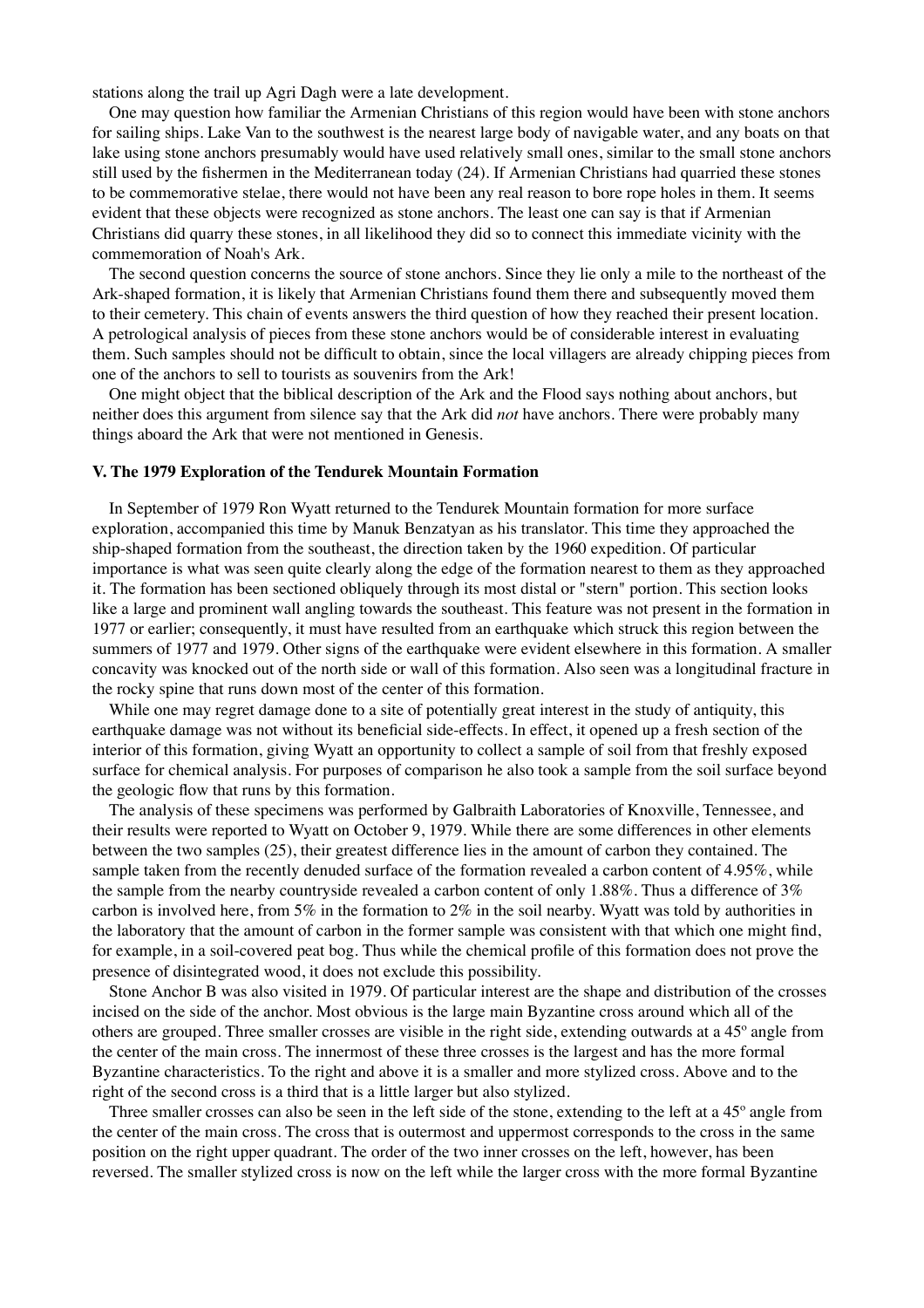characteristics is in the middle. Another formal Byzantine cross, larger than any of those above the horizontal arms, can be seen in the right lower quadrant.

 The symbolism seems relatively straightforward. The large main cross around which the other seven cluster represents Noah. The next largest cross, also of the formal Byzantine type, is located in the right lower quadrant and should symbolize Noah's wife. She was next to him in importance as the mother of his sons, and she stands under his protection. Above the arms of Noah's cross, and thus emanating from him, is a row of three crosses on one side that should represent his sons. The row of three crosses on the opposite side should stand for their wives. This representation is, therefore, of eight crosses which represent the eight persons who went into the Ark, and their crosses were designed and distributed in a particular way to say something about each of them.

 This scene on the side of this anchor stone can be used as evidence that the Armenian Christians of this region connected these stones, and probably the nearby formation, with Noah and his family who came through the Flood in the Ark. Iconographically, therefore, there is an early Christian tradition that can be said to have located Noah's Ark in the Tendurek Mountains and which probably rivals in age the one that has located Noah's Ark on Mt. Ararat. While too much stock should not be put in Ark traditions dating only from the Christian era, as was pointed out at the beginning of this study, this particular tradition deserves to be taken seriously, since there is suggestive archaeological evidence here to support it. Thus it appears quite probable that Armenian Christians of the first millennium A.D. noted the same features of this area that have been discussed above and also connected them with Noah's Ark.

#### **VI. Conclusions and Prospects**

 The ship-shaped formation in the Tendurek Mountains was first discovered in the winter of 1959 by Capt. Ilhan Durupinar as he surveyed aerial photographs of this region. The 1960 expedition to that site confirmed the ground measurements that had been determined already from aerial photographs, but further study there was abandoned. A reevaluation of this formation was proposed in 1976 by theorizing that it may only represent the place where Noah's Ark landed, not the remains of the Ark itself. The three prominent characteristics of this formation that were emphasized in that call for its reevaluation were:

- 1. It is located in the mountains of Ararat.
- 2. It is shaped like a ship.
- 3. It is the length of the biblical Ark.

The vicinity of this formation was explored again in the summer of 1977, and an additional find was made:

Two very large pierced stones were found that strongly resemble Bronze Age stone anchors from the 4. Mediterranean, except they are much larger.

This formation was visited again in September of 1979, and two more finds were made:

- 5. The formation has a high carbon content which is consistent with the former presence of wood there.
- 6. Iconography incised on one of the stone anchors indicates that early Armenian Christians also held a tradition that Noah's Ark landed there.

 Each new discovery at this site has strengthened the case for relating it to Noah's Ark, but the question still remains as to whether there is sufficient scientific evidence with which to confirm or deny this identification with a greater degree of accuracy. Unfortunately, the prospects are not too bright for carrying out the necessary field studies. Legitimate archaeological research in eastern Turkey has been hampered by previous violations of Turkish laws. Professional archaeologists have been caught attempting to smuggle ancient artifacts out of Turkey and in publishing antiquities by individuals other than those to whom the publication rights had been given. Amateur archaeologists engaged in the search for the Ark have also violated Turkish laws on several occasions.

 Thus the archaeological and political pictures in the area remain fluid at the present time and they limit the study of this site to surface exploration only. Since some positive results have already been accomplished, the value of this kind of work should not be discounted. Six lines of evidence discussed above suggest a potentially positive correlation between the Ark-shaped formation in the Tendurek Mountains of eastern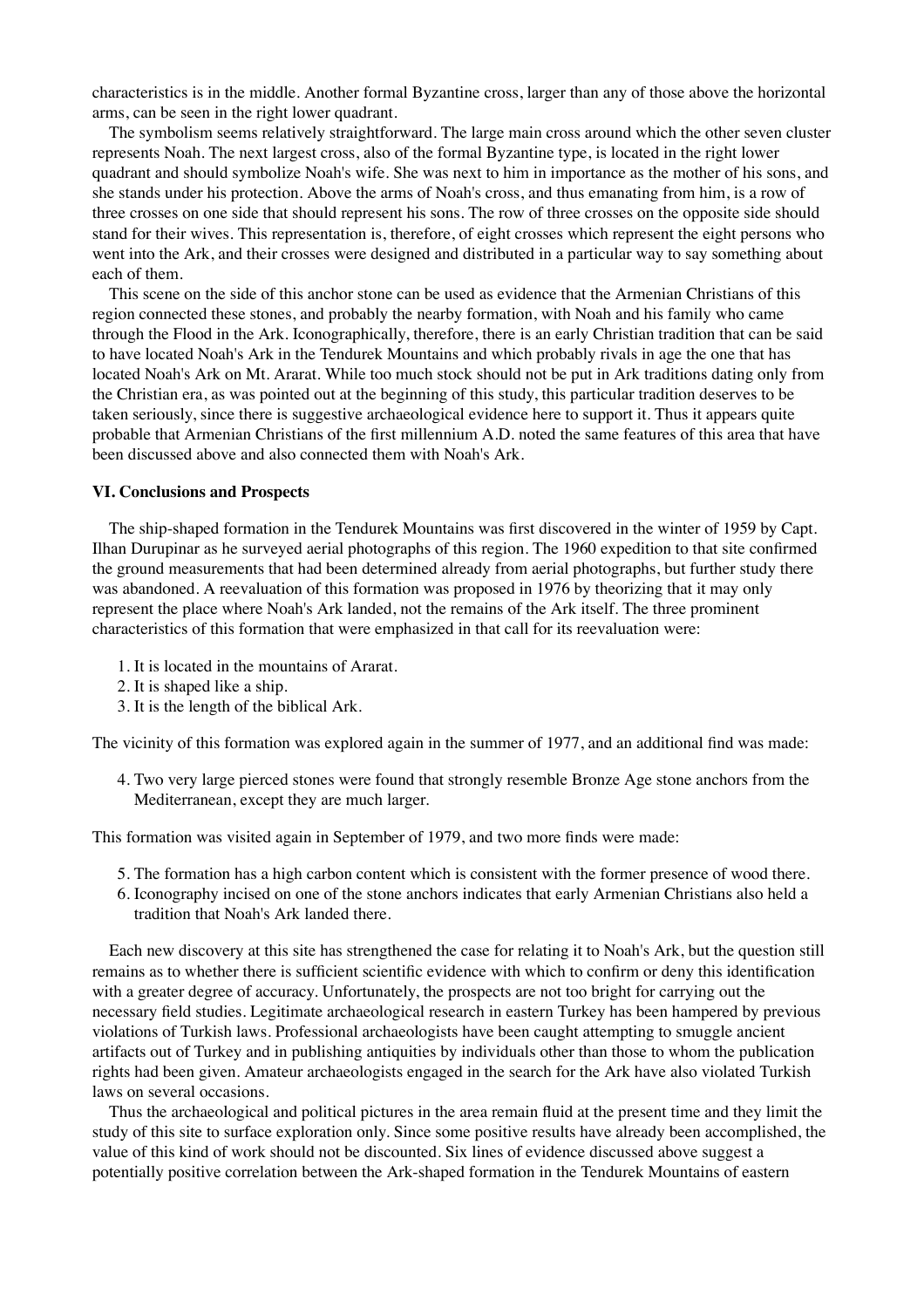Turkey and the Ark of Noah described in the Bible. Whether or not it will be possible to add any more lines of evidence to these remains uncertain in view of the current political situation in the Middle East.

## **FOOTNOTES**

- 1. 1974. Noah's Ark: fact or fable? Creation Science Research Center, San Diego, California.
- 2. Notably F. Navarra. 1974. Noah's Ark: I touched it, ed. D. Balsiger, trans. R. H. Utt. Logos, Plainfield, New Jersey. Also R. Noorbergen. 1974. The Ark file. Pacific Press Publishing Association, Mountain View, California.
- (a) J. W. Montgomery. 1974. The quest for Noah's Ark. 2nd ed. Pyramid Books, New York. (b) D. Balsiger and C. E. Sellier, Jr. 3. 1976. Sun Classic, Los Angeles, California. No personal expedition. (c) T. LaHaye and J. Morris. 1976. The Ark on Ararat. Nelson, Nashville, Tennessee.
- 4. Cummings, Noah's Ark, p. 40.
- 5. Montgomery, The quest for Noah's Ark, plates 10 and 11 between pages 192 and 193.
- See Navarra's book cited in note 2 above which deals with both the 1955 and 1969 expeditions. See also Cummings, Noah's 6. Ark, pp. 271, 273.
- 7. Noorbergen, The Ark file, pp. 142-144. Cf. also the references in note 9 below.
- The figure is that of Eryl Cummings, an inveterate Ark searcher, in 1974. The search for Noah's Ark. A Challenge to Education, 8. II, ed. W. Lang, p. 98. Bible-Science Association, Caldwell, Idaho.
- 9. (a) L. R. Bailey. 1977. Wood from 'Mount Ararat': Noah's Ark? Biblical Archaeologist 40:137-142. (b) L. R. Bailey. 1978. Where is Noah's Ark? Abingdon, Nashville, Tennessee.
- 10. Noorbergen, pp. 114-129.
- W. H. Shea. 1976. The ark-shaped formation in the Tendurek Mountains of Eastern Turkey. Creation Research Society 11. Quarterly 13(September):90-95.
- 12. No satisfactory geological explanation for this formation has yet been advanced. For some attempts to explain it, see Ibid., pp. 92-94.
- 13. Ibid., p. 92.
- 14. Noorbergen, p. 154.
- 15. Ibid., p. 124.
- 16. Ibid., p. 128.
- 17. On the cubit in antiquity, see S. H. Horn, ed. 1960. The Seventh-day Adventist Bible Dictionary, p. 237. Review and Herald Publishing Association, Washington, D.C.
- 18. For a random example see the Greek ship that sank off the north coast of Cyprus in the 4th century B.C. H. W. Swiny and M. L. Katzev. 1973. The Kyrenia shipwreck: a fourth-century B.C. Greek merchant ship. *In* D. J. Blackman, ed. Marine Archaeology, pp. 339-359. Butterworths, London.
- 19. *In* Marine Archaeology, pp. 397-409.
- 20. Ibid., p. 399.
- 21. Taken from Ibid., pp. 400-402. The line drawings represent the side view and the solid drawings represent the end view. Another solid drawing representing the top view has been added in the case of No. 1.
- 22. Ibid., pp. 404-405.
- 23. Ibid., p. 399.
- 24. Of the on-going use of small stone anchors, Frost notes: "Anchors in the 20 kg range, which can be handled by one man, are still used and manufactured throughout the Mediterranean.... It follows that anchors in this weight range are almost impossible to date unless they are of exceptionally distinctive shape, or happen to be inscribed, or are associated with identifiable artifacts on the seabed." Ibid., p. 405.
- 25. The report as a whole reads as follows:

| Sample No. 1<br>from Ark-Shaped<br>formation | <b>Element</b>                 | Sample No. 2<br>from nearby<br>countryside |
|----------------------------------------------|--------------------------------|--------------------------------------------|
| 0.23%                                        | $P_2O_5$                       | 0.28%                                      |
| 48.02%                                       | SiO <sub>2</sub>               | 51.29%                                     |
| $6.56\%$                                     | Fe <sub>2</sub> O <sub>3</sub> | $9.71\%$                                   |
| $14.01\%$                                    | $Al_2O_3$                      | $15.27\%$                                  |
| $0.44\%$                                     | TiO <sub>2</sub>               | $1.33\%$                                   |